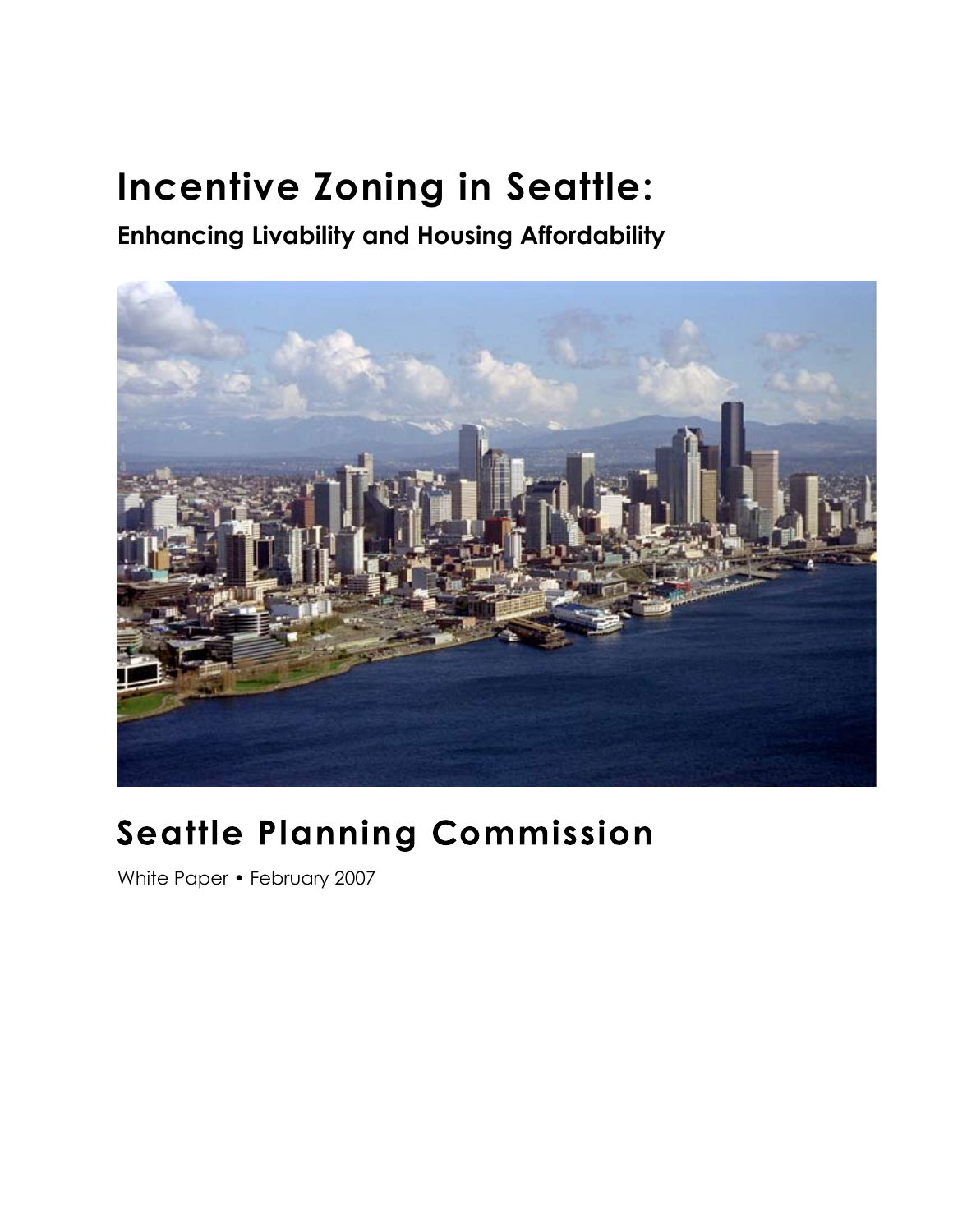## **Seattle Planning Commission**

"Our vision of the future is one in which our city has thriving neighborhoods where residents and businesses work with the City to plan and produce projects that enhance the quality of life for those who live, work and play in Seattle."





The Planning Commission, established by charter in 1946, is an independent voluntary 16 member advisory body appointed by the Mayor, City Council, and the Commission itself. This diverse group is made up of people who bring a wide array of valuable expertise and perspectives to the important planning decision in the City of Seattle. The role of the Commission is to advise the Mayor, City Council, and City departments on broad planning goals, policies, and plans for the physical development of Seattle. It reviews land use, transportation and neighborhood planning efforts using the framework of Seattle's Comprehensive Plan and the longrange vision described in the Plan.

#### **Seattle Planning Commission**

700 Fifth Ave, Suite 2000 PO Box 34019 Seattle, WA 98124-4019 Phone: 206-684-0433

Planning Commission publications can be found on its website at: **http://www.seattle.gov/planningcommission/**

#### **Acknowledgements**

Linda Amato **Kay Knapton** George Blomberg **Amalia Leighton** Tom Eanes **Kevin McDonald** Chris Fiori **Steve Sheehy** Marty Kaplan Tony To

Analysis, Production & Writing: Barbara Wilson and

Layout and Design: Liz Martini

Hilda Blanco Valerie Aleta-Kinast Mahlon Clements M. Michelle Mattox Jerry Finrow **Kirstin Pennington** 

Casey Mills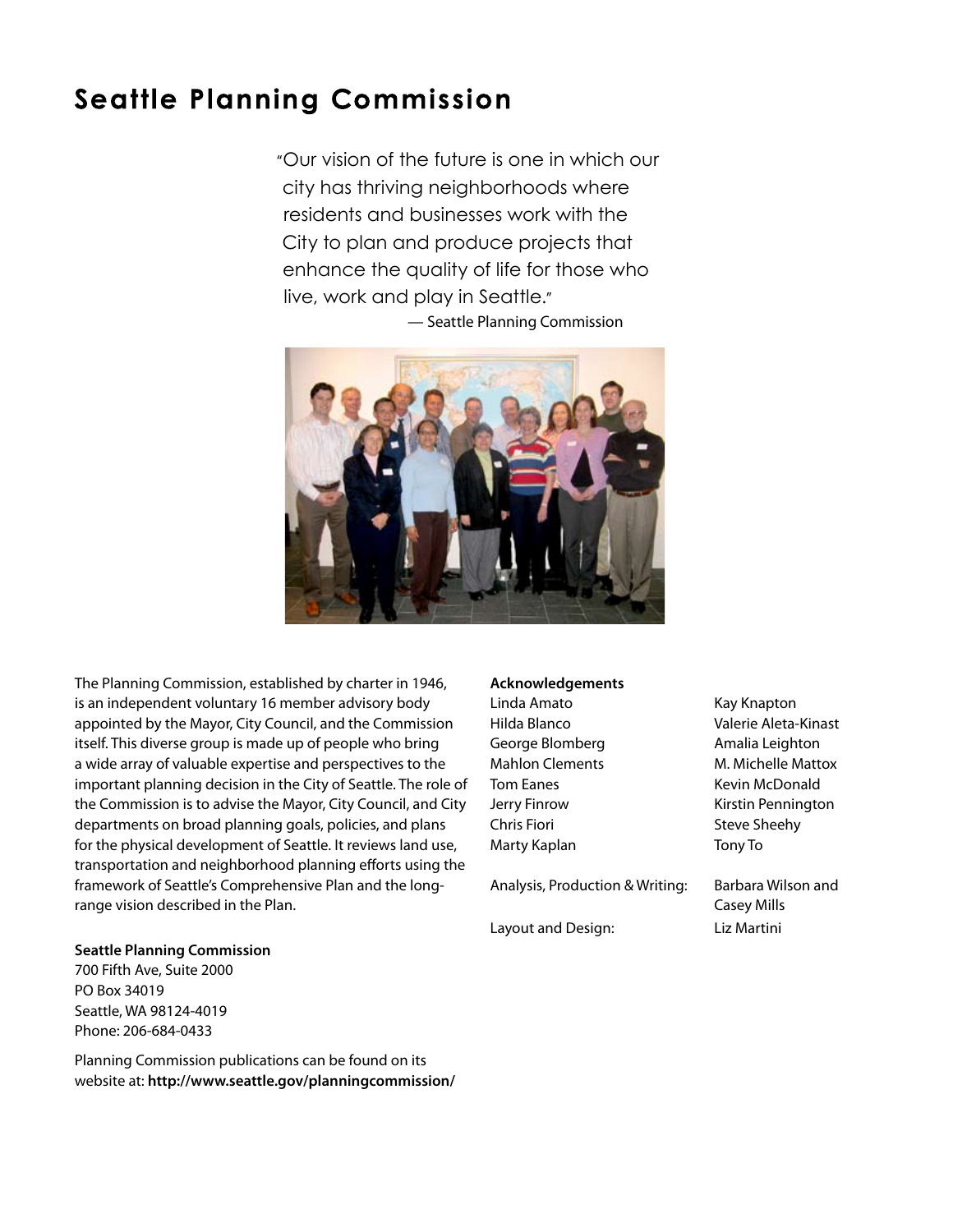## **Smart Growth in Seattle – Density & Livability**

#### **Seattle's Role in Regional Growth**

Our region's growth forecast indicates that the Central Puget Sound area will have to accommodate 1.6 million additional 1 and 1.1 million additional jobs by  $2040^1$ . A significant percentage of that new growth will come to Seattle. The assumption is Seattle will likely need to accommodate close to 200,000 new residents and 200,000 new jobs by 2040. This poses a monumental challenge for our city, with central questions being where we should direct growth and how we can ensure Seattle residents continue to enjoy a high quality of life.

The Planning Commission supports the City's goal of working toward accommodating a significant amount of the region's new jobs and housing growth in Seattle while also actively supporting urban sustainability and livability.

#### **Seattle Housing and Job Growth Targets**

Seattle's Comprehensive Plan is the framework for establishing growth targets for the city. Currently the City has the goal to accommodate 47,000 new households by 2024. As Seattle works to achieve this goal, while also recognizing the even greater growth projections for 2040, the City must find new development capacity through increases in density. To do so may require zoning changes in certain areas, a process recently completed in the Downtown Urban Center and currently underway in several other Seattle neighborhoods such as South Downtown, South Lake Union, Northgate and Dravus.

As the density of Seattle increases, a number of voluntary land use tools should be implemented to help offset the

impacts of development, improve livability and respect neighborhood character. Incentive Zoning in the form of incentive programs, density bonus programs and transferable development rights are some of the land use code related tools currently available for achieving these goals.

#### **Washington House Bill 2984: A New Tool to Manage Growth and Promote Housing**

In 2006 the state legislature passed HB 2984, a bill aimed at expanding affordable housing incentive programs. The bill also clarifies local jurisdictions' ability to utilize incentive tools and strategies and strengthens the City's legal authority to create or expand incentive programs that offer increased development capacity or flexibility in exchange for housing affordability.

HB 2984 eliminates the need for the City to perform a nexus analysis before it can enact a public benefits program if the program is aimed at increasing housing affordability. A nexus analysis is an often costly and time consuming process that must extensively document the connection between the cost to the community of new development and the offsets any public benefits would provide. By eliminating the need for a nexus analysis if the public benefit is affordable housing, HB 2984 strongly encourages affordable housing as the primary element of any Incentive Zoning program.

1 Puget Sound Regional Council's forecasting for 2040 is outlined in 2020 Update: Draft Environmental Impact Statement available at [http://www.psrc.org/projects/vision/](http://www.psrc.org/projects/vision/deis/index.htm) [deis/index.htm.](http://www.psrc.org/projects/vision/deis/index.htm)



#### **Puget Sound Regional Council (PSRC) Forecast**

*The Puget Sound Regional Council's projections for population and job growth in the region through the year 2040.*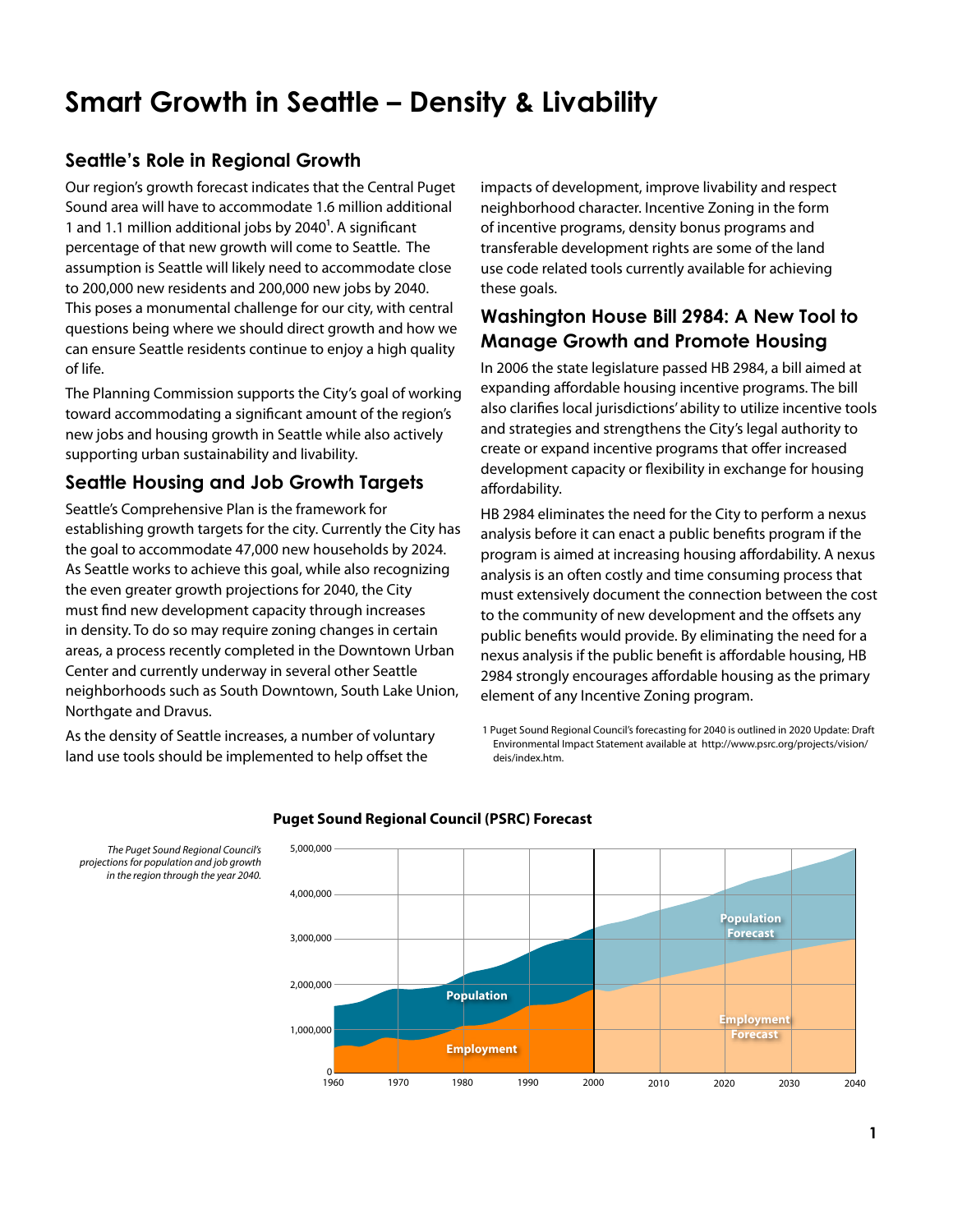## **Incentive Zoning: A Tool for Livability**

#### **Incentive Zoning: What is it?**

Incentive Zoning is a strategy to both encourage the density Seattle is working to achieve while ensuring this growth contributes to livability and sustainability. The goal of Incentive Zoning is to link code flexibility, increased density and development potential with public benefits in the form of affordable housing and other amenities valued by communities. By helping to direct growth to areas targeted in the Comprehensive Plan, Incentive Zoning also works to preserve the character of many of Seattle's neighborhoods.

Incentive Zoning may be used to offer a density bonus on new development in exchange for community amenities. For example, the City would create a baseline height limit or Floor Area Ratio (FAR) limit in a given area — either a neighborhood or a zone. The City would then offer developers additional height or FAR in exchange for providing public benefits. These benefits can include but are not limited to affordable housing (defined as affordable to those making less than 80 to 100 percent of Area Median Income), open space, the arts, and historic preservation. This model is currently being used in Downtown Seattle and First Hill and is under consideration citywide in multifamily and commercial zones.

#### **Incentive Zoning: One of Many Tools for Livability**

Developers already address the public impacts of development by providing transportation mitigation as part of the State Environmental Policy Act, either by making transportation improvements around their development or paying to fund specific off-site improvements agreed upon by the City. While still just a proposal, another way to address such impacts would be to grant developers the ability to contribute to a fund used by the City to acquire new open space or improve existing open space in the surrounding neighborhood instead of meeting the on-site open space requirement. In other parts of Washington state, developers are also charged impact fees that help fund schools.

#### **City of Seattle Officials Support Incentive Zoning**

Seattle's leaders have shown strong unity on the issue of Incentive Zoning, with both the Mayor and City Council declaring their support for its implementation. In late 2006 the City passed an even stronger policy direction. The following is an update to the Comprehensive Plan's Land Use Element:

**Seek opportunities to incorporate incentive programs for development of housing affordable to lower-income households into legislative rezones or changes in development regulations that increase development potential. Consider development regulations that condition higherdensity development on the provision of public benefits when such public benefits will help mitigate impacts of development attributable to increased development potential.**



"People who work in the City of Seattle ought to be able to live in the City of Seattle. For the first time in our city's history, market rate housing developers will contribute to affordable housing. Many more people will be able to live near where they work as a result of this." Mayor Greg Nickels, speaking

at the signing of the Downtown Rezone bill, which includes Incentive Zoning

"What do we derive from increased height and density? Clearly developers benefit from increased height and density, but what is the commensurate added value to the public?" Councilmember Peter Steinbrueck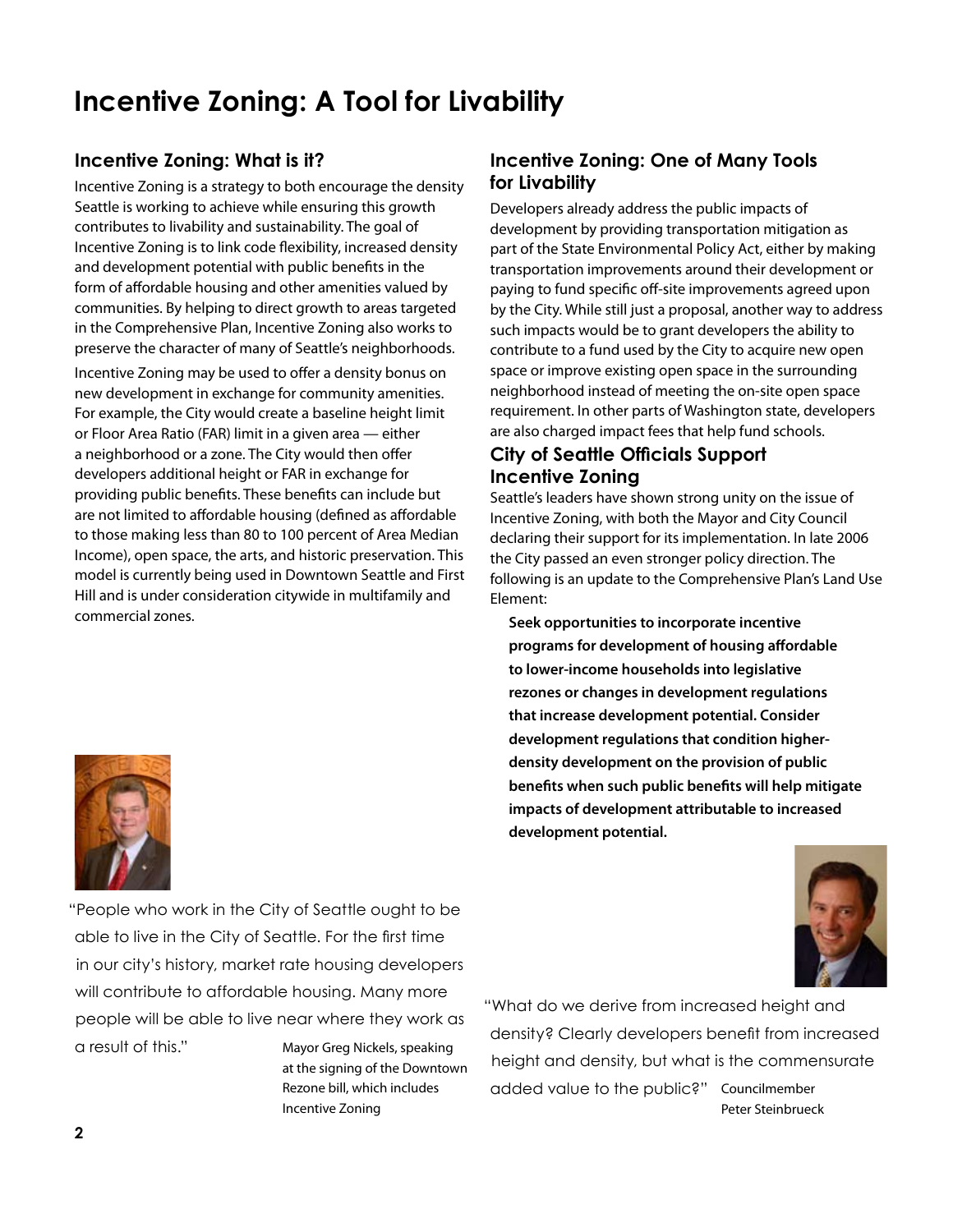## **Case Study: Incentive Zoning in Downtown Seattle**

a simplified version exists below. The City developed a program for commercial buildings in the 1980s; residential **1 1 1 2006** buildings were added in 2006<mark>.</mark> Some form of Incentive Zoning has been employed in downtown Seattle since the 1960s. Recent downtown rezoning included an update to this program, and its current form presents one example of what Seattle can do. While the final regulations for the area remain extremely complicated,



#### **Commercial Buildings**

the first bonus increment of FAR above the base, developers **Tier 2: Floors 33-35** that, developers are able to acquire additional square participating in a combination bonus/TDR options. 75 percent of the additional floor area must be earned through to In key Downtown zones, the following rules apply: to receive **In the Downt**c must agree to build a LEED Silver certified structure. After **heim** zo footage, up to a maximum established by the code, by **the conden** affordable housing/child care options, and the remaining 25 percent through other menu options as shown above.

#### \$ 25 39 25 38 Tier 3  $$ 25$  37 \$ 25 36  $$ 20$  35 20 34 Tier 2  $$ 20$  33 \$ 15 32 15 31 Tier 1 \$ 15 30  $$ 15$  29 29 290  $\frac{10}{28}$  28 Note: Example represents development at maximum height Example represents development at maximum height and floor area permitted on a lot of approximately 20,000  $$ 10$  27 sq.ft. in the DMC 240'/290'-400' or DMC 340'/290'-400'  $$ 10$  26  $\frac{10}{25}$  10 25  $$ 10$  24 10 23  $\frac{10}{22}$  22  $$ 10$  21 **10** 20  $$ 10$  19  $\frac{10}{18}$  18  $$ 10$  17  $$ 10$  16  $$ 10$  15  $$ 10$  14  $$ 10$  13  $$ 10$  12  $$ 10$  11 zones.  $$ 10$  10 \$ 10 9 85' 8 7 6 Parking 5 Parking 4 Parking 3 Retail / Lobby 2 1

#### **Residential Buildings**

In the Downtown Mixed Commercial Zone, the following zones); developers may build to 290'. Between 85′ and 290', the a manufacture and sensitive and your property parametering and the bonus program. They can also build higher than 290' (up program. To participate in the program, developers must **Total Bonus Charge: \$ 1,995,200** first commit to building a LEED Silver certified structure. Developers can either build affordable housing on site as rules apply (similar programs exist in other downtown developers are able to acquire additional square footage, to a maximum established by code, by participating in a to a maximum height of 400') by participating in a bonus part of the bonus program or contribute to an affordable housing fund at a certain cost per square foot.

#### **TERMINOLOGY**

**FAR (Floor Area Ratio):** A method used to regulate the density, bulk and scale of buildings, FAR is the ration of floor area in a building to the area of land on which it is built. **LEED (Leadership in Energy and Environmental Design):**  A nationally recognized green building rating system, LEED defines what constitutes a sustainable and

environmentally friendly building. **TDR (Transfer of Development Rights):** A TDR program allows owners of buildings (such as affordable housing or landmark

buildings) in zoning districts where more intense development is permitted to sell that development potential to owners of other sites.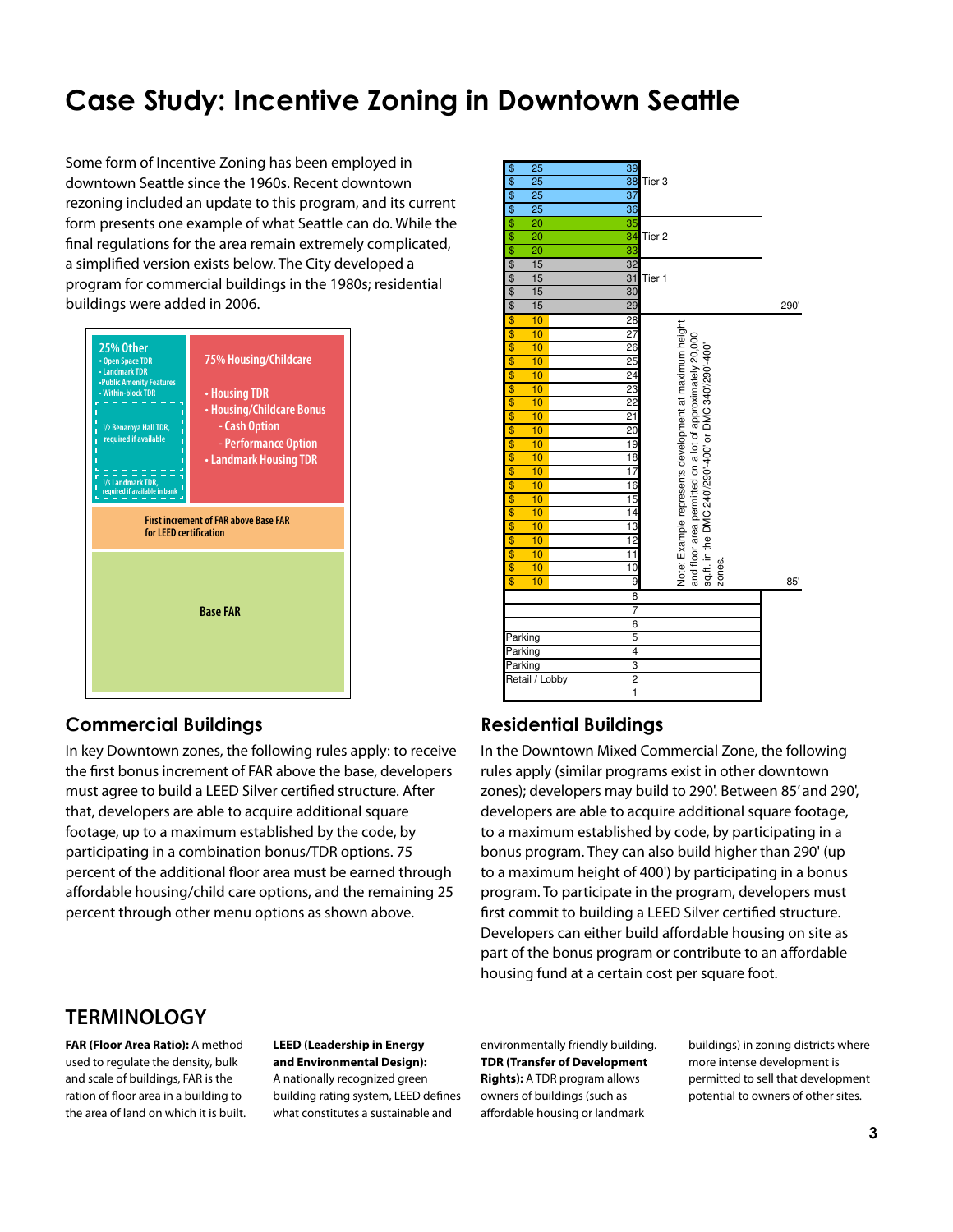## **Incentive Zoning Programs under Consideration in Seattle**

Seattle's current citywide policy for Incentive Zoning involves enacting these programs in places where a rezone would result in new increases in development capacity. The City of Seattle is considering enacting such programs in its Multifamily and Commercial zones, as well as developing specific programs for geographic areas being considered for rezoning such as South Lake Union, South Downtown and Dravus. Public benefits could vary between geographic areas to reflect local objectives.

Some common themes have emerged in the current programs being considered for Incentive Zoning in Seattle:

- Affordable housing should be the primary public benefit, with other benefits to be potentially included based on sub area planning work
- The incentives will likely be additional height and/or other code changes that allow for the development of more units
- The Department of Planning and Development is working with consultants on economic analyses to determine how to best balance the goal of greater density with public benefits to meet community objectives



*South Lake Union, one of several areas where Seattle is considering implementing Incentive Zoning.* 

#### **Legislation to List of Zones and Areas Currently Being Considered for Incentive Zoning Programs**

|                                           | <b>Subarea Considerations</b>                                                                                                                                                       | -----------<br><b>City Council</b> |
|-------------------------------------------|-------------------------------------------------------------------------------------------------------------------------------------------------------------------------------------|------------------------------------|
| <b>Area Plans</b>                         |                                                                                                                                                                                     |                                    |
| <b>South Lake Union</b>                   | • Variety of public benefits being considered, including affordable housing,<br>historic preservation, arts, human services and schools                                             | Likely first quarter 2008          |
| Livable South<br><b>Downtown Plan</b>     | • Wide variety of possible public benefits currently being considered<br>• Different public benefits packages could be provided to different<br>neighborhoods within the study area | Fourth quarter 2007                |
| Area Rezone                               |                                                                                                                                                                                     |                                    |
| Dravus Area<br>Rezone                     | • Additional height being considered along with allowing residential uses<br>where currently not permitted                                                                          | First quarter 2007                 |
|                                           | • Incentive Zoning program being considered                                                                                                                                         |                                    |
| <b>Zoned Areas</b>                        |                                                                                                                                                                                     |                                    |
| <b>Multifamily</b><br><b>Code Rewrite</b> | • Public benefits package emphasizes affordable housing<br>· Buildings likely must first achieve a LEED Silver certification to receive<br>bonus height and FAR                     | First quarter 2007                 |
| <b>Commercial Code</b>                    | • Public benefits package being considered for addition to recently passed<br>rewrite of Commercial Code                                                                            | To be determined                   |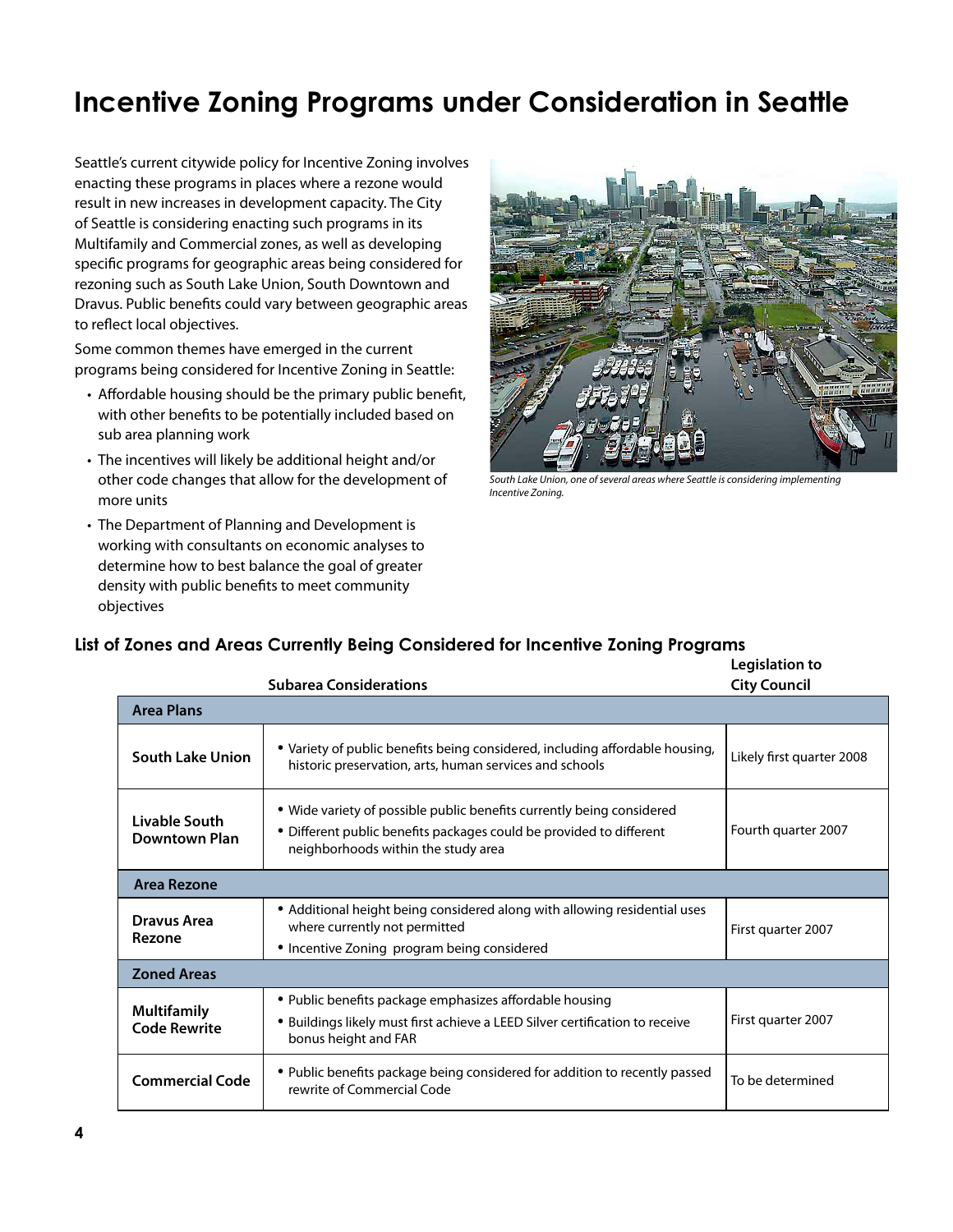## **Identifying the Fundamental Questions**

#### **Creating a Framework for Predictability and Clarity**

Seattle faces some important questions concerning Incentive Zoning. Answering these questions could help build a framework for the program that would provide more predictability and clarity for the development community and neighborhoods. To create such a framework requires addressing the following:

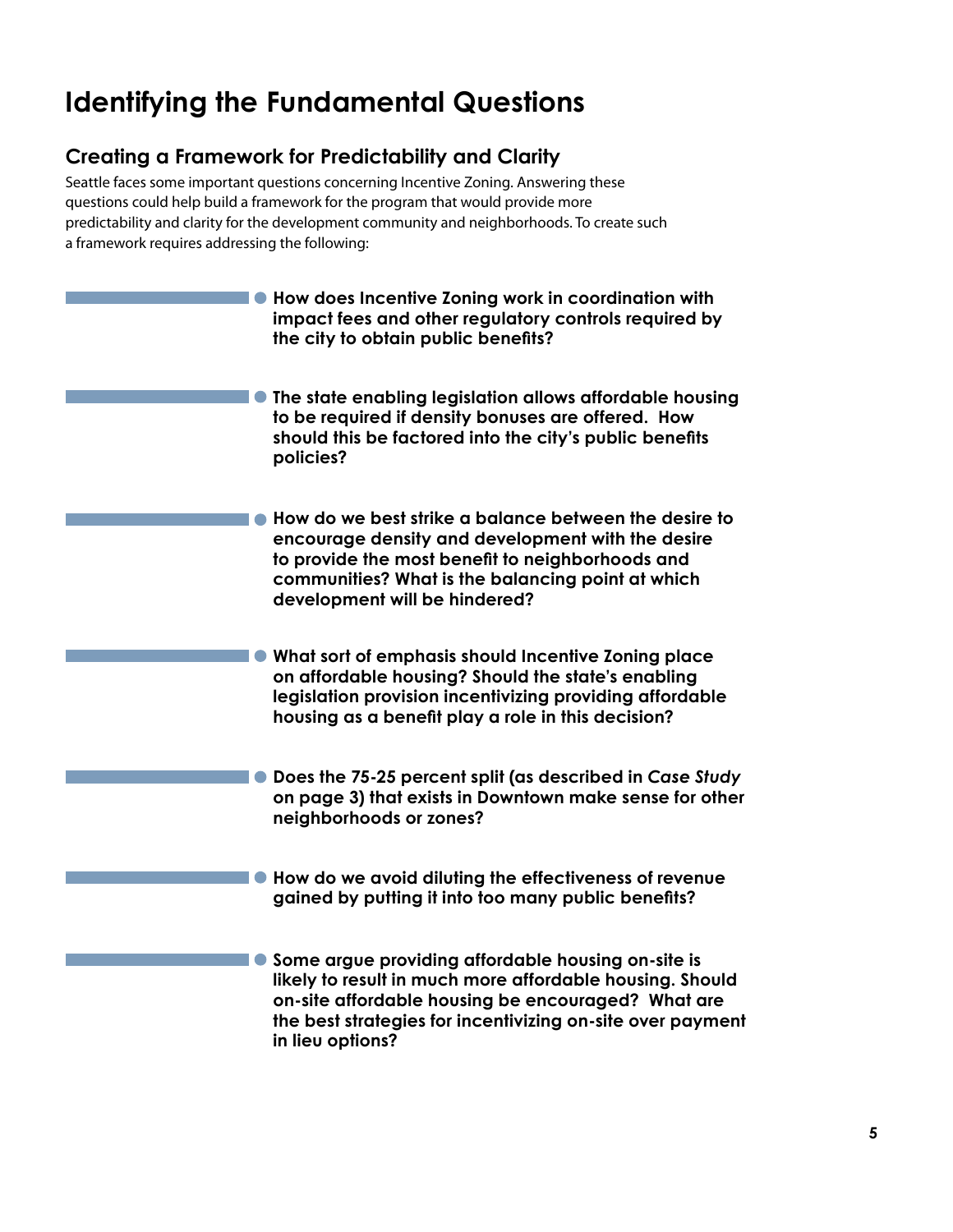## **What Are Other Cities Doing?**

Below are four case studies of other cities' approaches to Incentive Zoning. As shown below, some cities require developers to fund affordable housing rather than offering voluntary bonus programs. None of these programs directs funding towards public amenities other than affordable housing, nor have any of these cities noticed a slow down in development since they enacted their programs.

**Boston, Massachusetts** Developers of any projects with over 100,000 square feet of gross floor area occupied by commercial, institutional, or hotel uses must contribute \$7.87 per additional square foot to an affordable housing fund. 10 to 20 percent of the money must be used near the development. Developers may build the affordable housing if the construction cost is equal to or greater than the housing contribution. Residential housing projects of more than 10 units that require a zoning variance must include 13 percent affordable housing on site, 15 percent affordable off site, or require a per unit contribution to an affordable housing fund. The vast majority of developments in Boston require a zoning variance.

*Result: The commercial building program has generated \$81.5 million in linkage fees generated and more than 6,000 affordable units built since 1986.***²** *The residential building program has generated 568 on-site affordable units.***³**

**Denver, Colorado** Owner-occupied residential developments of over 30 units must provide 10 percent affordable housing. The policy is voluntary for rental units. Developers that provide the affordable units may receive a 10 percent density bonus, a subsidy of \$5,000 to \$10,000 per affordable unit for up to 50 percent of the total affordable units, a reduction in parking requirements, and an expedited permitting process. Affordable units can be built off-site if more units are built than would have been required on-site, or a developer may pay a fee to an affordable housing fund.

#### *Result: In co-ordinance with the rezoning of large-scale redevelopments, 3,395 affordable units built since 2002.***⁴**

**Chicago, Illinois** A downtown density bonus program offers residential developers bonus square footage in exchange for providing affordable housing on-site or making a contribution to an affordable housing fund. *Result: 21 developers have participated, and all but one opted to pay fees rather than units. The program has resulted in commitments of \$17.6 million in funding towards affordable housing.***⁵**



*San Francisco, where inclusionary zoning exists. Developers must provide a certain amount of affordable units or pay an in lieu fee for all residential projects with more than five units.*

**San Francisco, California** Residential projects of five or more units must include 15 percent affordable units on-site or 20 percent off-site, the latter of which must be built within a mile of development. The developer can make payment-in-lieu to nonprofit affordable housing developers. Program experience to date suggests that developers of smaller projects tend to incorporate affordable units on site, while high rise developers tend to contribute fees for off site production of affordable units. *Result: 550 affordable units built, with an additional 2,000 in the pipeline since 1992.***⁶**

**Washington State** Bellevue, Kirkland and Redmond have all enacted Incentive Zoning programs. There are some important differences from each program and Seattle's downtown program, however. Bellevue requires that affordable units remain affordable for the life of a project, and offers a variety of bonuses for providing affordable housing, including increased lot coverage and less parking and open space requirements. Redmond requires that developments in certain areas of the city must include 10 percent affordable units, regardless of whether the developer takes advantage of the city's density bonus or not. Kirkland requires all affordable housing to be built on-site.**⁷**

- 2 *Earning an 'A' for Affordable*, Dillon, David, Planning Magazine, December 2006.
- 3 Kevin D. McColl, Senior Policy Advisor, Department of Neighborhood Development, City of Boston.
- 4 *Success In Affordable Housing: The Metro Denver Experience*, Business and Professional People for the Public Interest, February 2005.
- 5 Chicago Department of Housing Quarterly Report, 2<sup>nd</sup> quarter.
- 6 *City Poised to Require More Affordable Housing*, San Francisco Chronicle, July 25, 2006.
- 7 Land Use Codes, City of Bellevue, City of Redmond and City of Kirkland.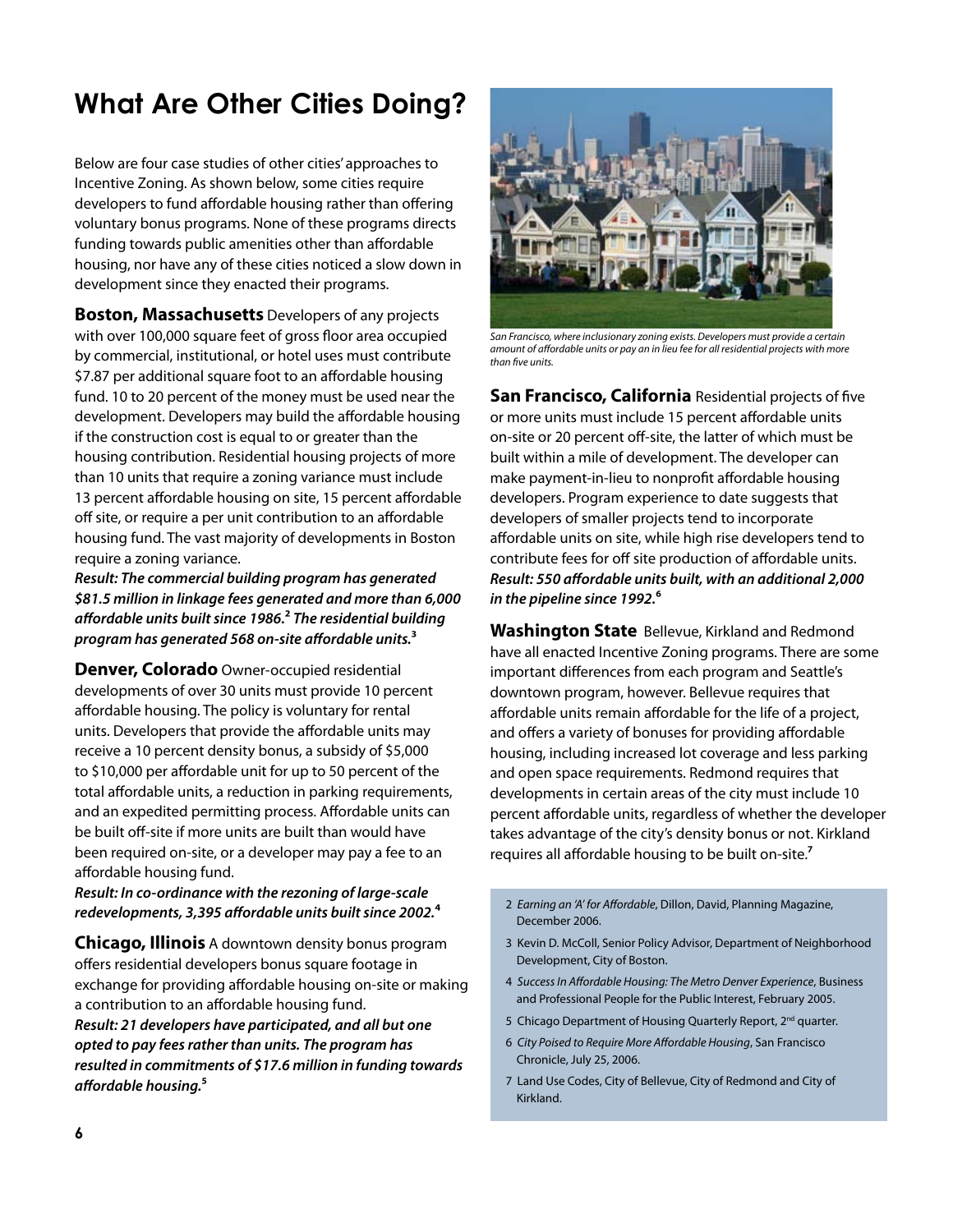## **Seattle Planning Commission Recommendations**

**The Planning Commission offers these recommendations to City officials as a first step in assisting the City of Seattle in developing Incentive Zoning programs as effective tools to achieve public benefits.** 

**This is not intended to be a technical document but instead represents the Planning Commission's collective opinion which is based on independent research, exploration of background information and most importantly bringing their collective knowledge and expertise to bear in creating these recommendations. The Commission's experience includes background in neighborhood planning, environmental analysis, economic and community development, real estate, land use** 

**and transportation planning, affordable housing, architecture, land use law, and historic preservation. The Commission's goal is to provide advice that will be helpful to the City's decisionmakers in contemplating the use of these programs throughout the city.** 

**We recognize that further data analysis, deeper economic study and input from a variety of sources, including public involvement, will be needed to shape the City's policies on incentive zoning. However, we believe our recommendations can serve as a good starting point from which further discussion can occur. We hope our efforts spark debate and greater awareness about the opportunities that incentive zoning programs offer Seattle.**

# **Promote Statewide Growth Management Act Goals to Accommodate**<br> **10bs and Housing Targets**<br>
• The Planning Commission supports the City's work toward<br> **10 There is a delicate balance between the revenue no provide amentiti**

- achieving statewide Growth Management Act goals by accommodating a significant amount of the new growth in the central Puget Sound area while also actively supporting urban sustainability and livability. • The Planning Commission supports the City's work toward
- In order to make smart growth work and to protect Washington's forest and farmland from sprawl, urban areas such as Seattle need to embrace ambitious housing and job growth targets. The State and other partnership agencies to the City need to ensure that growth and density is served with the needed transportation infrastructure, and other necessary elements that make growth and the resulting increased density compatible with livability.
- There is a delicate balance between the revenue needed to provide amenities and the revenue streams that would allow for "growth to pay for growth" and creating onerous regulations that discourage desired infill redevelopment. These programs need to ensure the requirements are not so onerous so as to discourage development in places best able to accommodate it (e.g., in terms of transportation, access to employment, and mix of land uses). We want to support the benefits of Washington's Growth Management goals for focusing development in larger metropolitan areas and urban centers, which are better served by transportation and infrastructure. Special care should be taken to ensure the costs of Incentive Zoning do not inhibit developers from taking advantage of the height and density bonuses.

## **2Incentive Zoning Is a Meaningful Tool that Should Be Linked to Growth and Density**

- Accommodating substantial new growth will require proactive planning so that Seattle can maintain a high quality of life and continue fostering great livable communities while retaining neighborhood character. Seattle should encourage the concept that new development and increases in density should contribute to all of the things that make good neighborhoods, such as public transit service, parks, open spaces, schools and childcare facilities.
- Seattle is a very attractive place for new commercial and housing development. Rezoning or upzoning can provide significant economic benefit to property owners and developers and the public should share in those benefits. As

sound public policy, an appropriate portion of this benefit should be captured for public reinvestment.

• In order to ensure that the developers take advantage of density bonuses while also ensuring the public receives significant benefits, the City should take great care to create programs that make economic sense for each zone or area being considered. What works in one place might not make sense in another, particularly when construction technology is factored in. Seattle should ensure that the upzones it provides are significant enough to provide real benefit to developers and a substantial difference in its effort to increase density.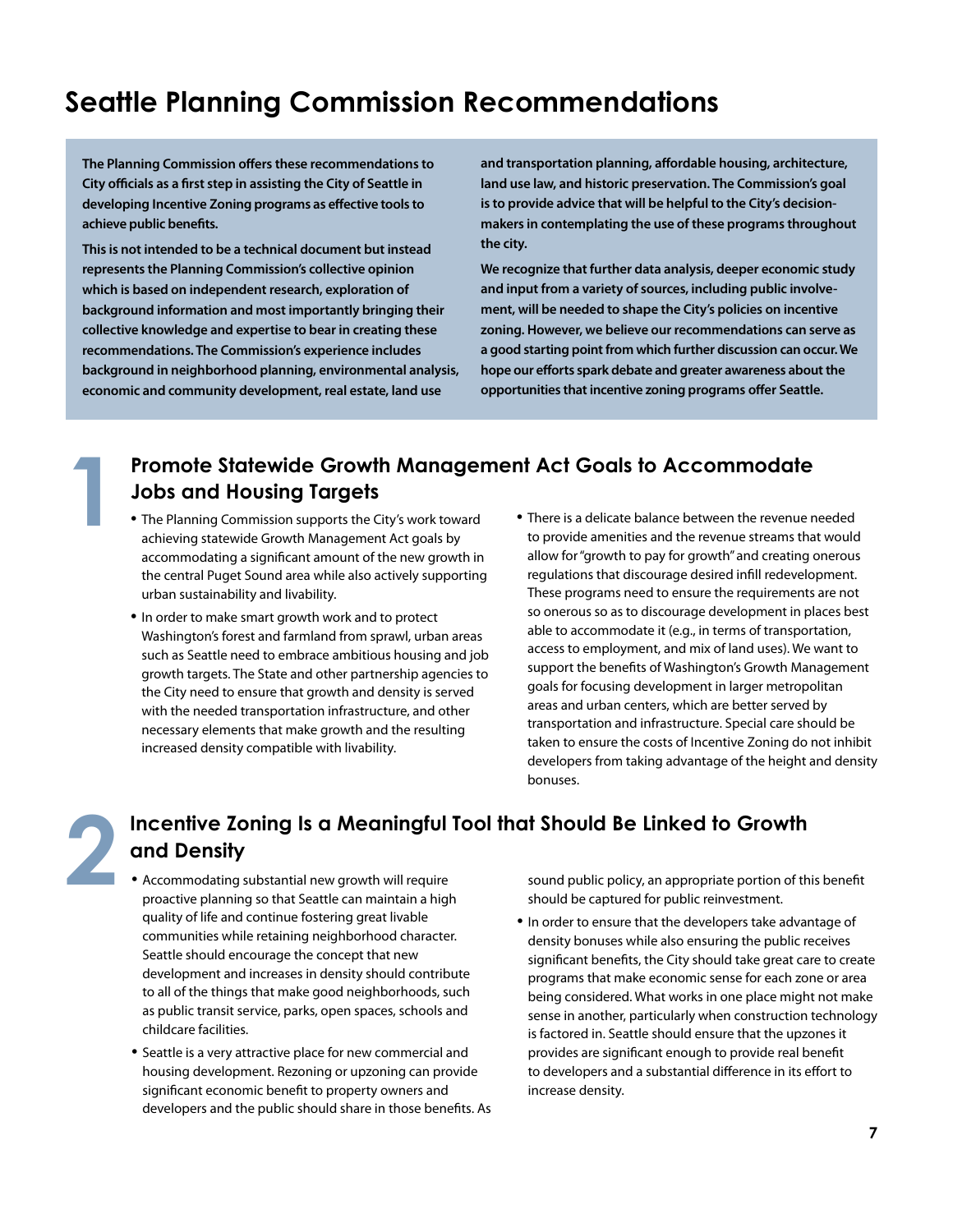## **Incentive Zoning Should Not Be Viewed as a Panacea for Meeting the City's Affordable Housing Needs or Providing for All Needed Public 3 Amenities**

- The City should consider all the tools and strategies at its disposal to ensure that Seattle remains livable and affordable, including Incentive Zoning. There are currently many strategies and revenue sources available to fund necessary infrastructure and amenities and these sources should be taken into account as Incentive Zoning programs are considered in Seattle.
- Areas accommodating higher amounts of additional density may need and deserve greater focus of resources and money for infrastructure and amenities. Incentive Zoning should be seen as one additional source that can help address the needs facing these communities.
- The City should examine the extent to which impact fees may complement Incentive Zoning programs. It is noteworthy to point out that current Growth Management

Act laws allow for the use of Impact Fees for creating parks, open space and schools.

- When complimenting Incentive Zoning programs together with development impact fees and mitigation requirements, the City should take great care to ensure that development does not become prohibitively expensive. While we strongly support the notion of trying to adequately fund the needed amenities that support increased density, we recognize that careful economic analysis will need to be conducted to ensure that Seattle reaps the most benefit.
- Incentive Zoning has the potential to help expand housing choices. However, the amount of affordable housing the program could provide is small compared to the amount the City needs.



#### **4Seattle Should Prioritize Funds from Incentive Zoning Programs to Maximize Harder to Gain Public Improvements**

- Because the funds gained from Incentive Zoning might be relatively small in some areas or zones with more constrained height limits, these funds should not be spread over a wide variety of uses, but should be focused on achieving a smaller, definable list of goals. In addition, a narrower list of options will increase predictability of the development process and keep the Land Use Code simple.
- A variety of tools already exist for providing other public benefits through development, such as State Environmental Policy Act (SEPA) mitigations that fund transportation

improvements. The City is also considering instituting an impact fee to be used for open space, but the funding available for programs aimed at housing that is affordable to our workforce are much less readily available . Thus, workforce housing could be a focus of Seattle's Incentive Zoning programs.

• Incentive Zoning programs should include performance monitoring elements that document and verify its effects. Adjustments to programs that reflect changing needs and priorities should be allowed.

## **5Seattle's Incentive Policies Should Maximize Affordable Workforce Housing**

- With significant increases in density and an ever growing shortage in housing that is affordable to our workforce we need to take bold steps and find new and creative ways to finance livability and to provide housing that is available to Seattle's workforce. Different programs should be considered for residential and commercial development. Commercial upzoning means more jobs for the area in which it is built, thus may necessitate a higher level of affordable housing.
- Housing that is affordable to Seattle's workforce should be the primary benefit associated with Incentive Zoning. However, there may be some cases where the rezone is large enough and creates enough funding to provide for

other benefits. The City should develop threshold analysis and criteria to determine when 'enough' funding exists to provide other benefits. In these cases, the City should conduct analysis to determine the right menu of options of public amenities to support with incentive programs. Neighborhood Plans and District Councils could help identify which public amenities are necessary to best serve specific communities.

• Policy should distinguish between for rent and for sale housing products. Rental housing is almost by definition more affordable than for sale housing and we need to understand the relative affect of incentive zoning on each of these.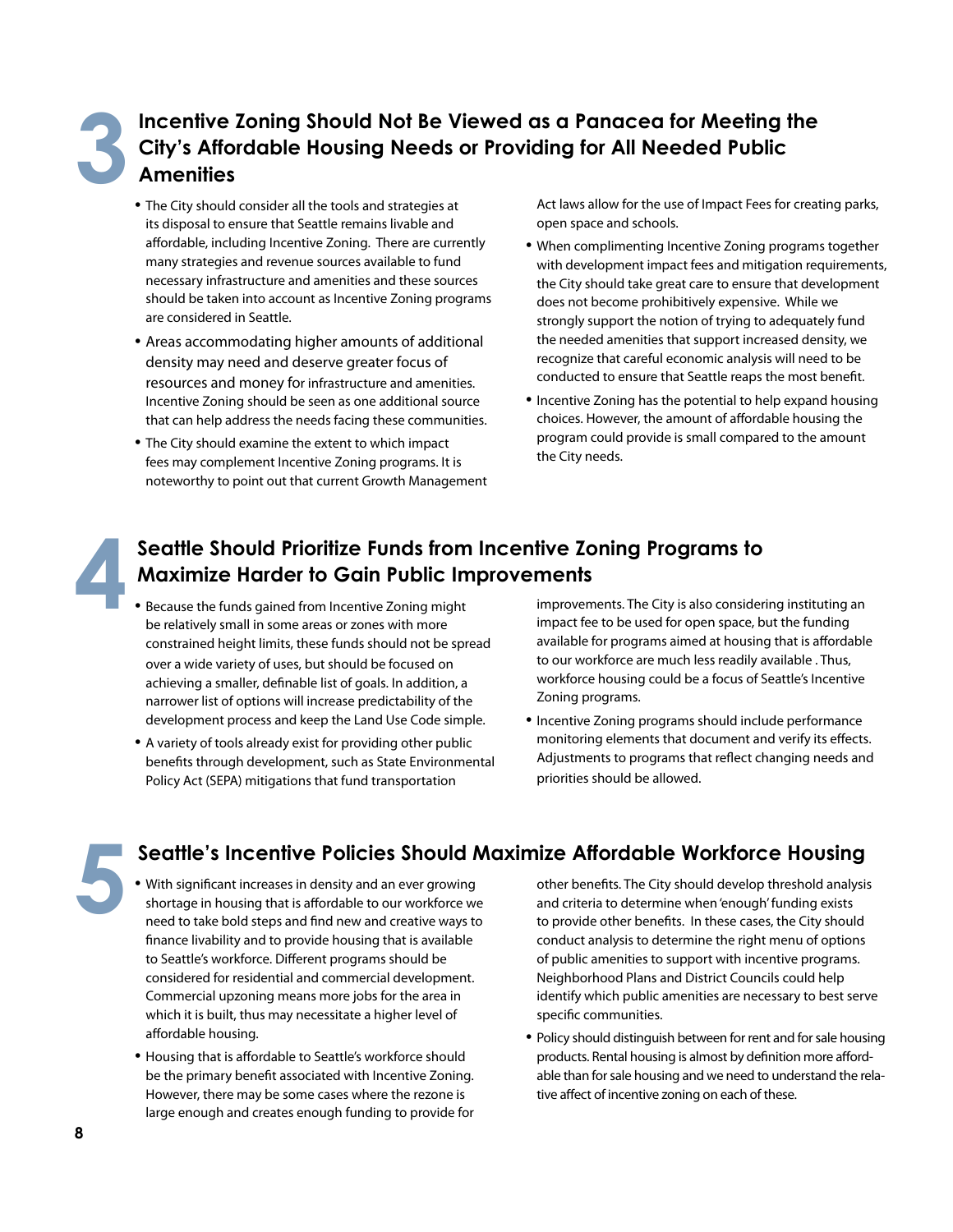• In terms of the specific goals for the housing created entity consulted. The City should work to allocate funds gained through incentive zoning, the Comprehensive Plan and the Seattle Housing Needs Assessment study should serve as guidance for the level of housing affordability to be created. The Housing Element of the Comprehensive Plan should be

through Incentive Zoning based on the City's most pressing affordable housing needs as well as considering where this tool will be most useful in filling a gap in the housing market that might not have adequate funding sources.

## **6Seattle Should Explore New State Rules that Allow the City to Require that a Percentage of Affordable Units Be Required in All Development Where a Density Bonus is Offered <br>• New State rules exist that allow the City t that a Percentage of Affordable Units Be Required in All Developments Where a Density Bonus is Offered**

- New State rules exist that allow the City the ability to **•** The City should consider the maximum number of require a specific percentage of affordable housing units in all developments where a density bonus is offered (whether a developer takes advantage of the bonus or not). This option should be further explored and used in places where this makes economic sense and will positively affect housing affordability. This rule allows the City an additional tool that should be used appropriately.
	- affordable housing units that can be achieved, either through on-site development or the in-lieu fee. When determining this number, realistic construction costs should be factored into the equation. If off-site housing is built, the City should establish criteria for how to best use the funds and balance the need for the getting the most possible economic benefit, ensure the creation of diverse income balanced neighborhoods, and maximize growth near public transportation. • The City should consider the maximum number of

## **7 Additional Solutions Are Needed to Address Seattle Housing Affordability**

- Studying the experience of other cities reveals that it is unlikely that Incentive Zoning will provide sufficient resources to fully address Seattle's need for affordable housing. The City should therefore pursue a variety of additional strategies, including increasing density, expanding the Housing Levy, and exploring both inclusionary zoning and Tax Increment Financing.
- Studying the experience of other cities reveals that it **•** The City should move forward quickly in implementing more housing choices strategies, such as detached accessory dwelling units and cottage housing citywide in single family zones.
	- Increasing density through zoning remains one of the primary tools for providing more affordable housing. The City should exercise leadership in ensuring Seattle pursues a variety of strategies for providing additional affordable housing.

## The City Should Consider New Strategies for Increasing Multi-Family<br>Development Including Tools that Encourage Building Closer to Cap<br>and Increasing Multi-Family Development Opportunities **Development Including Tools that Encourage Building Closer to Capacity and Increasing Multi-Family Development Opportunities**

- The City's Urban Village Strategy is a framework for looking at ways to provide more capacity for development that will be necessary to meet new growth targets. Urban Centers, Urban Villages, Hub Urban Villages, and residential urban villages are clearly the first places accommodate new growth.
- To achieve affordable and workforce housing goals while implementing smart growth strategies, the City must open up more of Seattle's land base to multifamily housing. An inventory of available land for additional multi-family development should be completed and analyzed relative to developing strategies to accommodate increased growth pressures and encouragement to develop to capacity.
- Seattle should conduct a citywide study of all capacity and the development of a related strategy from which to make decisions about zoning. The City should initiate a dialogue about future growth and potential options such as exploring multifamily zoning for single family zoned areas that abut multifamily or commercially zoned land and significantly increasing height and density in Urban Centers.
- Minimum density requirements should be considered to help Seattle achieve housing targets. Significantly underutilizing zoning capacity has implications associated with the supply of housing that is affordable to working families.